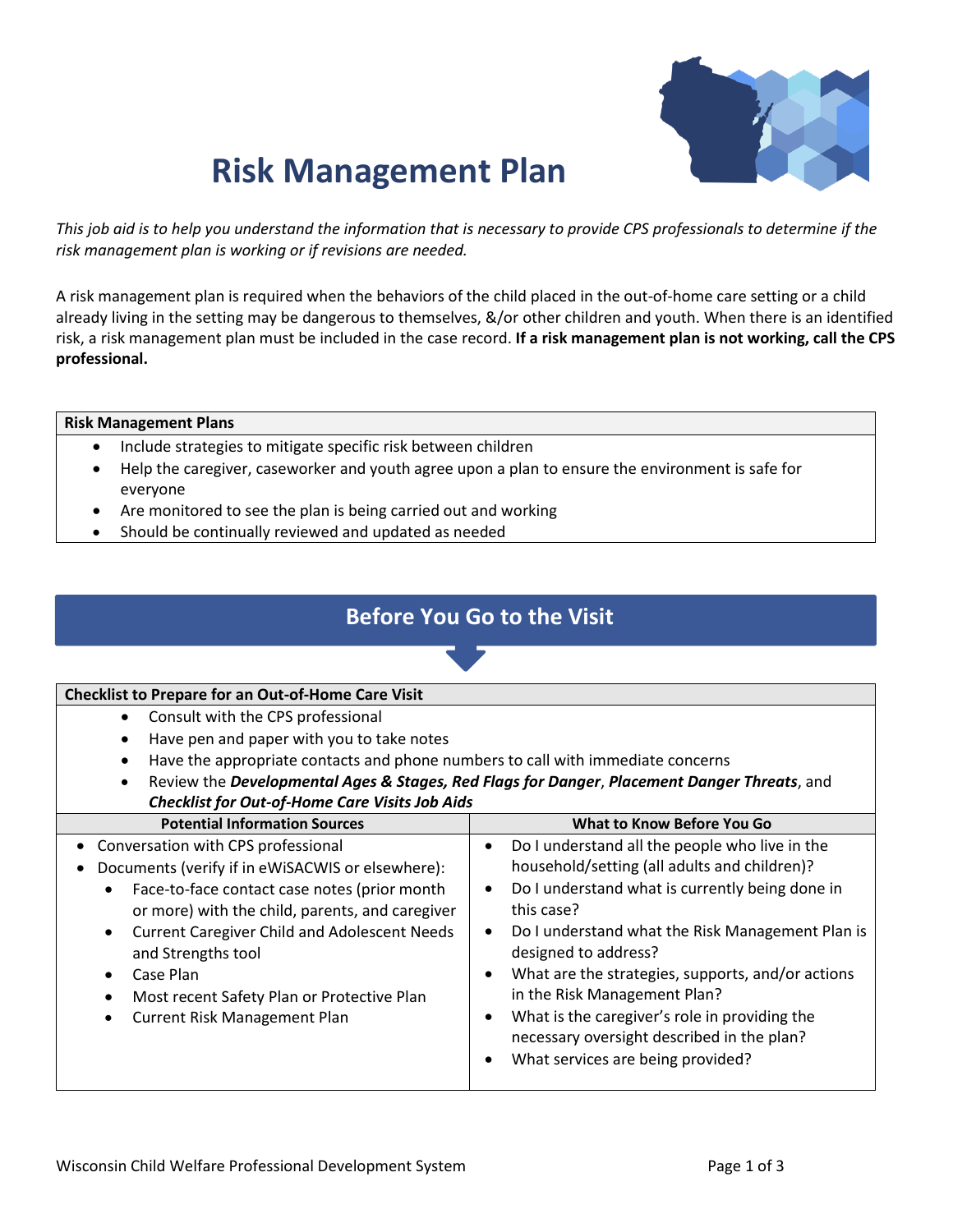## **At the Out-of-Home Care Visit**

Talk to the caregivers and child to be certain the risk management plan is working.

- Ask about each step.
- Ensure the behaviors of others in the facility are not a concern for the child's safety.
- Are there any additional supports the caregivers or youth would recommend?

Take the information back to the CPS professional in the case note unless there is an immediate concern. If there is an immediate concern, contact the CPS professional.

| <b>Risk Management Planning EXAMPLES</b>                           |                                                                                                                                                                    |                                                                                                                                                                                                                                                                                                                                                                                                                                                                     |                                                                                                                                                                                                                                                                                                                                                                                                               |  |
|--------------------------------------------------------------------|--------------------------------------------------------------------------------------------------------------------------------------------------------------------|---------------------------------------------------------------------------------------------------------------------------------------------------------------------------------------------------------------------------------------------------------------------------------------------------------------------------------------------------------------------------------------------------------------------------------------------------------------------|---------------------------------------------------------------------------------------------------------------------------------------------------------------------------------------------------------------------------------------------------------------------------------------------------------------------------------------------------------------------------------------------------------------|--|
| <b>Strategy</b>                                                    | Aggressive Behavior                                                                                                                                                | Sexualized Behavior                                                                                                                                                                                                                                                                                                                                                                                                                                                 | Other (substance use/mental<br>health disorder, or<br>concerning behaviors)                                                                                                                                                                                                                                                                                                                                   |  |
| Additional or<br>Special<br>Training for<br>Placement<br>Providers | Caregivers will attend upcoming<br>session on learning de-escalation<br>techniques.                                                                                | Caregivers will learn about<br>appropriate sexual growth and<br>development. This will be<br>accomplished by participating in an<br>upcoming web series.                                                                                                                                                                                                                                                                                                            | Caregivers will read provided<br>materials to understand signs<br>and symptoms of illicit drug<br>usage.<br>Caregivers will attend training<br>specific to child's substance use<br>/mental health disorder and<br>learn what this may look like<br>behaviorally for the child; learn<br>triggers, signs to look for when<br>under the influence, teach<br>caregiver coping skills to deal<br>with behaviors. |  |
| Additional<br>contact by<br>agency or<br>providers                 | Crisis Stabilizer: Worker will have<br>a daily check-in at school with<br>child to assess temperament so<br>can plan for any needed<br>adjustments or<br>supports. | Caregivers will transport child to<br>weekly play therapy to address issues<br>of sexual abuse.                                                                                                                                                                                                                                                                                                                                                                     | Child will participate in<br>weekly drug screens<br>For mental health issues: child<br>will participate in regular<br>therapy                                                                                                                                                                                                                                                                                 |  |
| Re-Arrange<br>Living<br>Arrangements                               | Caregivers will assure that all items<br>that could readily be used as<br>weapons (e.g. knives) are not<br>accessible to the youth.                                | Caregivers will assure that the child<br>does not share a bedroom with<br>any other children in the home.<br>House rules:<br>bedtimes will be staggered<br>$\bullet$<br>only one person allowed in the<br>bathroom at a time<br>bedroom doors remain wide<br>open when more than one child<br>is in the room<br>individual's bedrooms are off<br>$\bullet$<br>limits to other children<br>additional supervision when<br>$\bullet$<br>more than one child in a room | Care providers will assure<br>that any alcohol/medications<br>in the home are not<br>accessible to the child.                                                                                                                                                                                                                                                                                                 |  |